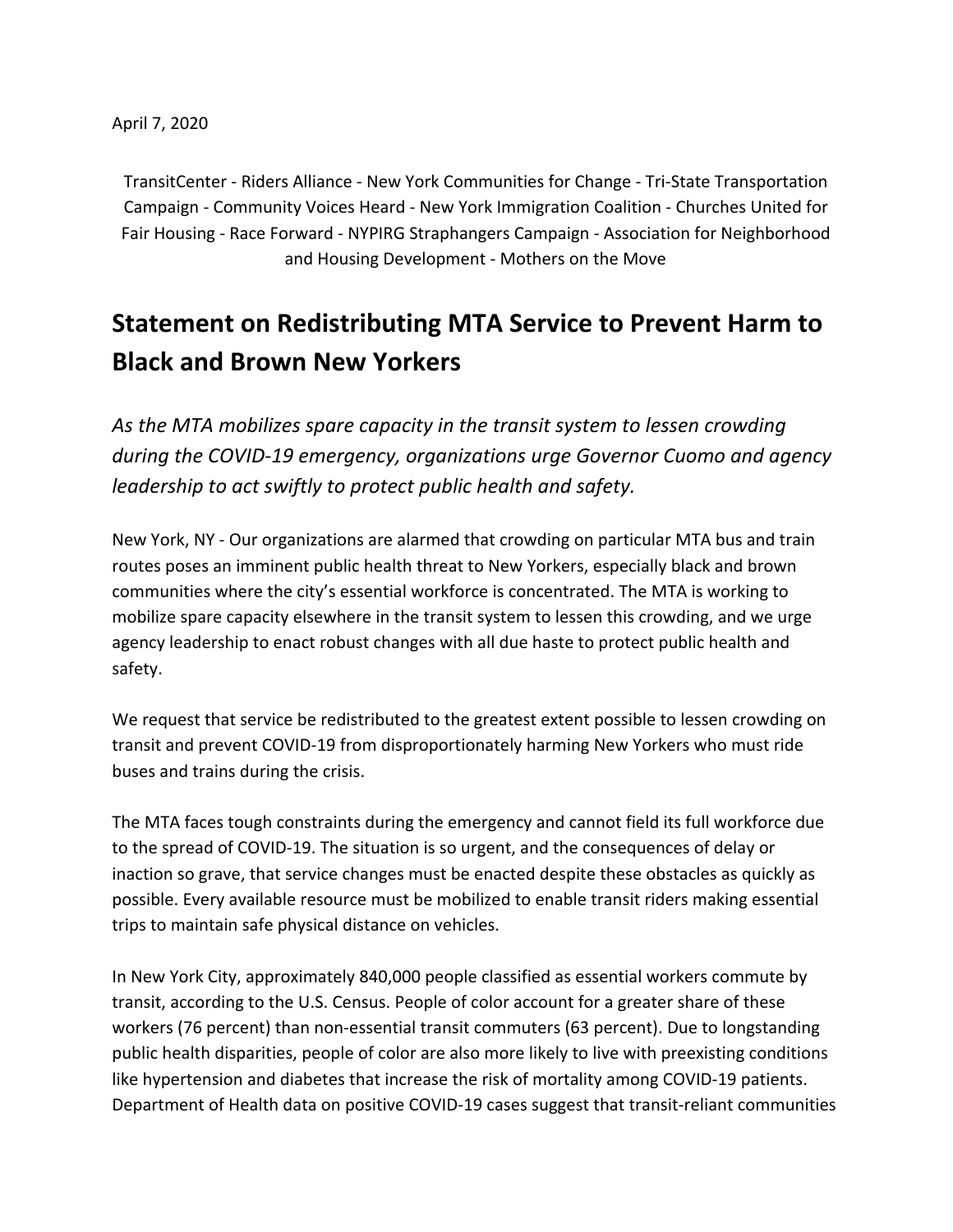of color in the south and west Bronx, central Queens, and central and east Brooklyn are already suffering from high rates of exposure to the virus.

This Monday, the MTA added bus and subway service to alleviate crowding in the Bronx. We applaud this step and urge further measures to redistribute service throughout the city. By acting fast to shift service where it is needed most, the MTA can help minimize spread of COVID-19 and reduce harm in communities that are especially vulnerable to the outbreak.

Maximum prevention requires coordination of all MTA operating divisions -- bus, subway, and the regional railroads – to disperse riders making essential trips. We believe the most immediate relief is likely to come via reallocating bus service.

Bus operators have reported that some routes are running with almost no riders, while others, such as those serving hospitals, remain too crowded for passengers to maintain a safe distance. This suggests there is capacity in the system that can quickly be repurposed.

With fare data no longer a meaningful metric of bus ridership, we expect bus operators to have unique insights and a keen sense for what should be done. In other cities, close coordination between labor and management, including personal visits and routine check-ins by transit agency executives at depots, has proven essential to making rapid service changes in response to COVID-19.

We urge in the strongest terms that service be redistributed as quickly as possible from lightly-used, non-essential bus routes to essential routes that still have substantial ridership, and, where feasible, to use bus service to relieve subway crowding.

Last week, Governor Cuomo and the MTA acted decisively to supply transit workers with much-needed respiratory masks. The same decisiveness and rapid action applied to the urgent public health concern of transit crowding will slow the spread and save lives.

Signed,

David Bragdon Executive Director TransitCenter

Betsy Plum Executive Director Riders Alliance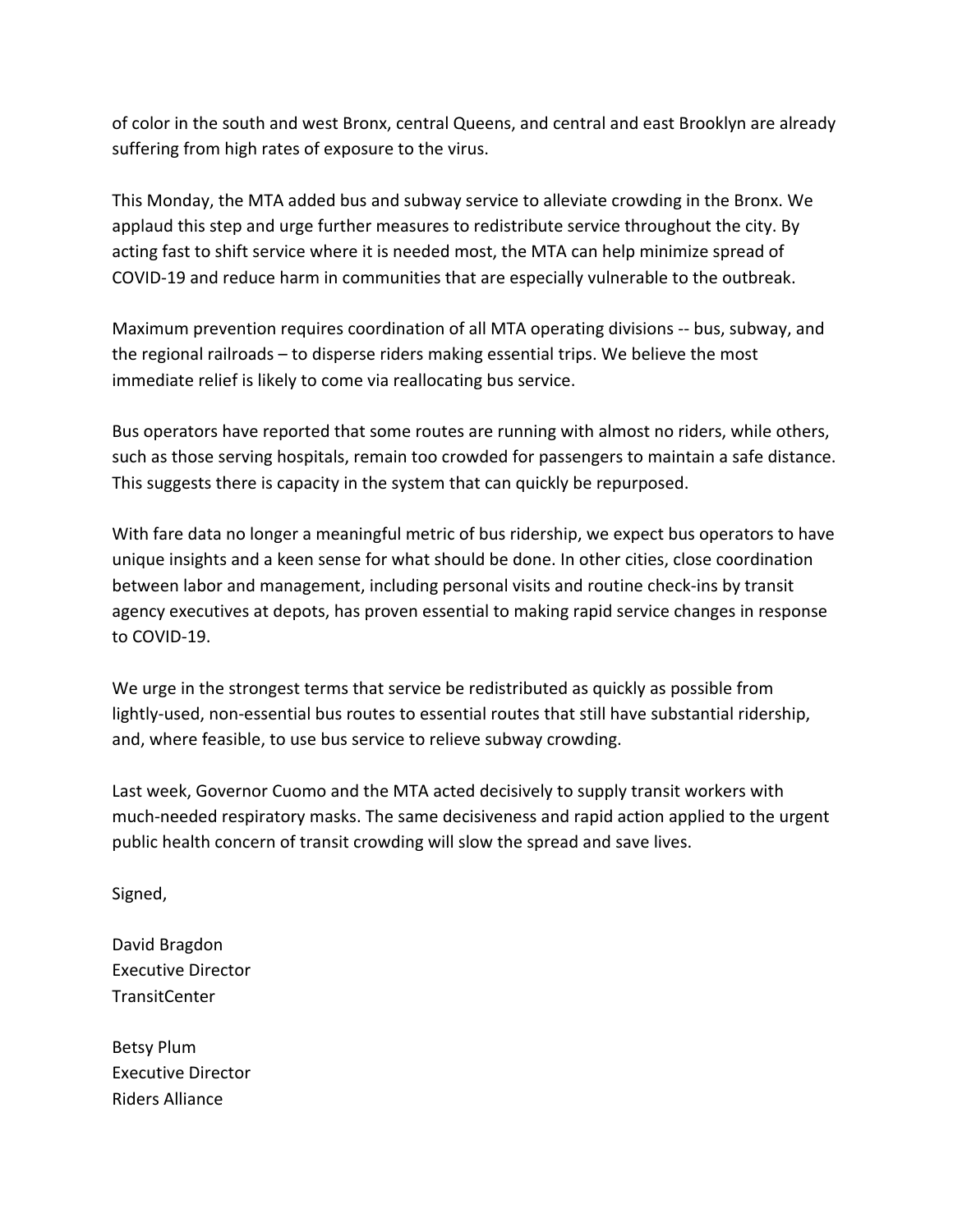Jonathan Westin Executive Director New York Communities for Change

JP Patafio (signing as an individual) VP Surface Division TWU Local 100

Nick Sifuentes Executive Director Tri-State Transportation Campaign

Afua Atta-Mensah Executive Director Community Voices Heard

Steven K. Choi Executive Director New York Immigration Coalition

Glenn Harris President Race Forward

Barika Williams Executive Director Association for Neighborhood and Housing Development

Alex Fennell Political Director Churches United for Fair Housing

Jaqi Cohen Campaign Director NYPIRG Straphangers Campaign

Wanda Salaman Program Director